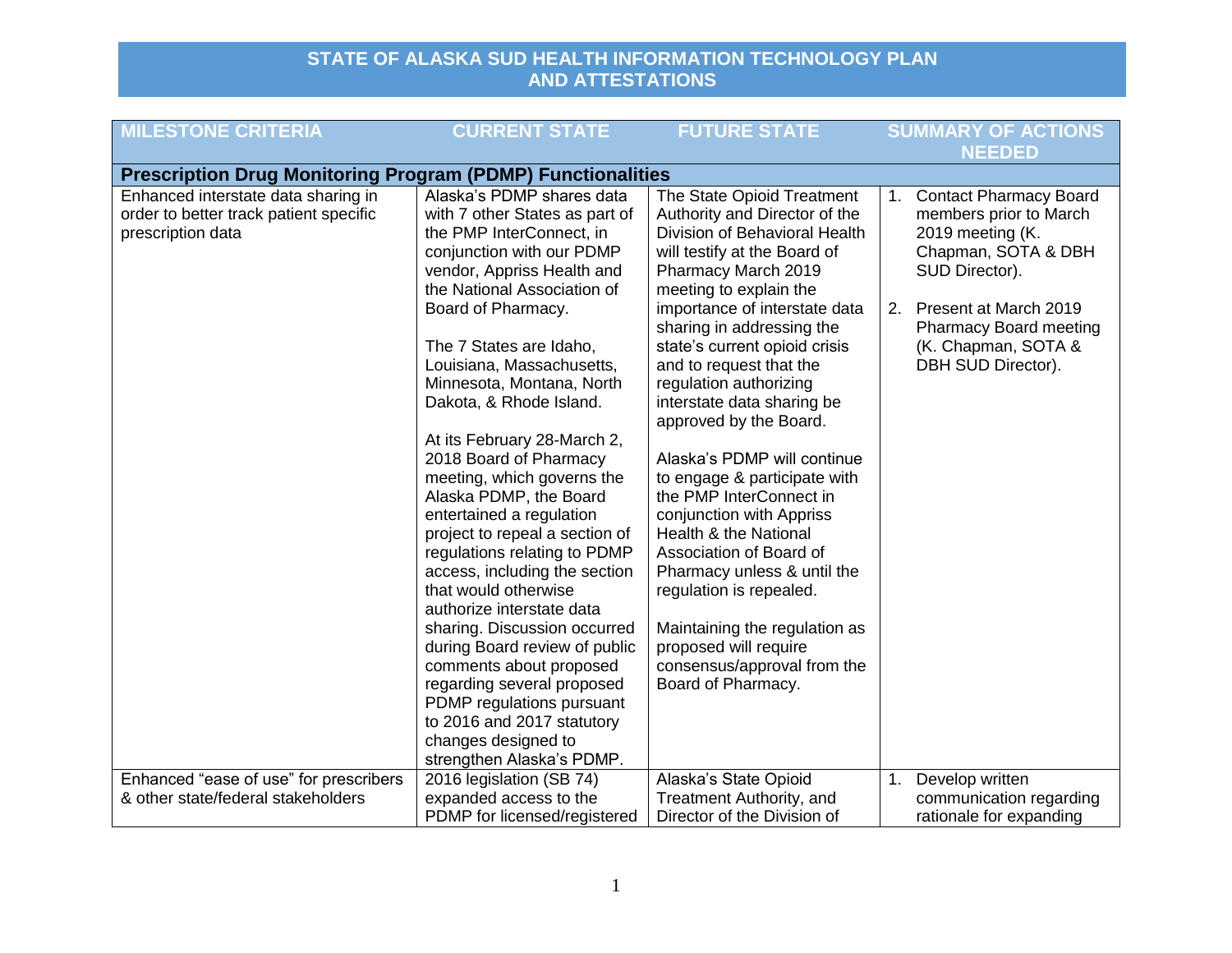|                                                                                                               | agents/employees of<br>practitioners or pharmacists,<br>who are considered<br>delegates and can review or<br>report actions on behalf of a<br>provider already registered in<br>the database.<br>An online questionnaire was<br>created to satisfy a CDC<br><b>Data-Driven Prevention</b><br>Initiative Grant deliverable to<br>solicit input regarding<br>awareness levels of PDMP<br>providers, to solicit feedback<br>on system<br>limitations/improvements, &<br>to gauge client<br>satisfaction/areas for quality<br>improvement of PDMP. The<br>survey was launched Spring,<br>2018. | Behavioral Health will petition<br>the Board of Pharmacy at its<br>April 2019 meeting to further<br>expand access to the PDMP<br>for Certified Chemical<br><b>Dependency Clinical</b><br>Supervisors.<br>Future enhancements will<br>require consensus/approval<br>from the Board of Pharmacy.                                                                  | 2.       | access (K. Chapman,<br><b>SOTA &amp; DBH SUD</b><br>Director).<br>Work with PDMP Program<br>Manager Laura Carillo to<br>amend 12 Alaska<br>Administrative Code,<br>Section 52.860, to expand<br>access to designated CCD<br><b>Clinical Supervisors (K.</b><br>Chapman, SOTA & DBH<br>SUD Director).                                                                            |
|---------------------------------------------------------------------------------------------------------------|--------------------------------------------------------------------------------------------------------------------------------------------------------------------------------------------------------------------------------------------------------------------------------------------------------------------------------------------------------------------------------------------------------------------------------------------------------------------------------------------------------------------------------------------------------------------------------------------|-----------------------------------------------------------------------------------------------------------------------------------------------------------------------------------------------------------------------------------------------------------------------------------------------------------------------------------------------------------------|----------|---------------------------------------------------------------------------------------------------------------------------------------------------------------------------------------------------------------------------------------------------------------------------------------------------------------------------------------------------------------------------------|
| Enhanced connectivity between<br>Alaska's PDMP & statewide, regional,<br>or local health information exchange | Alaska's PDMP does not<br>currently have a licensing<br>integration feature to allow<br>access to HIE & EHRs.<br>Alaska is attempting a<br>bidirectional interface<br>between the State's HIE and<br>the PDMP solution. This is<br>designed to:<br>Enable providers access<br>$\bullet$<br>to real-time, point-of-care<br>prescription data; critical<br>for emergency<br>department providers.                                                                                                                                                                                            | Alaska's SOTA & Director of<br>the Division of Behavioral<br>Health will work with the<br>PDMP Program Manager to<br>examine the cost of a<br>licensing integration feature<br>for the PDMP to facilitate<br>several improvements<br>including the tracking of DEA<br>registrations & connecting<br>with certain EHRs of<br>OTPs/OBOTs/Naltrexone<br>Providers. | 1.<br>2. | <b>Monitor Pharmacy Board</b><br>approval of regulations<br>allowing bidirectional<br>interface between State's<br>HIE & the PDMP (B.<br>Davidson, DHSS HIT<br>Director).<br>Work with PDMP Program<br>Manager to identify cost of<br>licensing integration<br>feature-complete cost<br>estimate by April 2019 (K.<br>Chapman SOTA and L.<br>Carillo, PDMP Program<br>Manager). |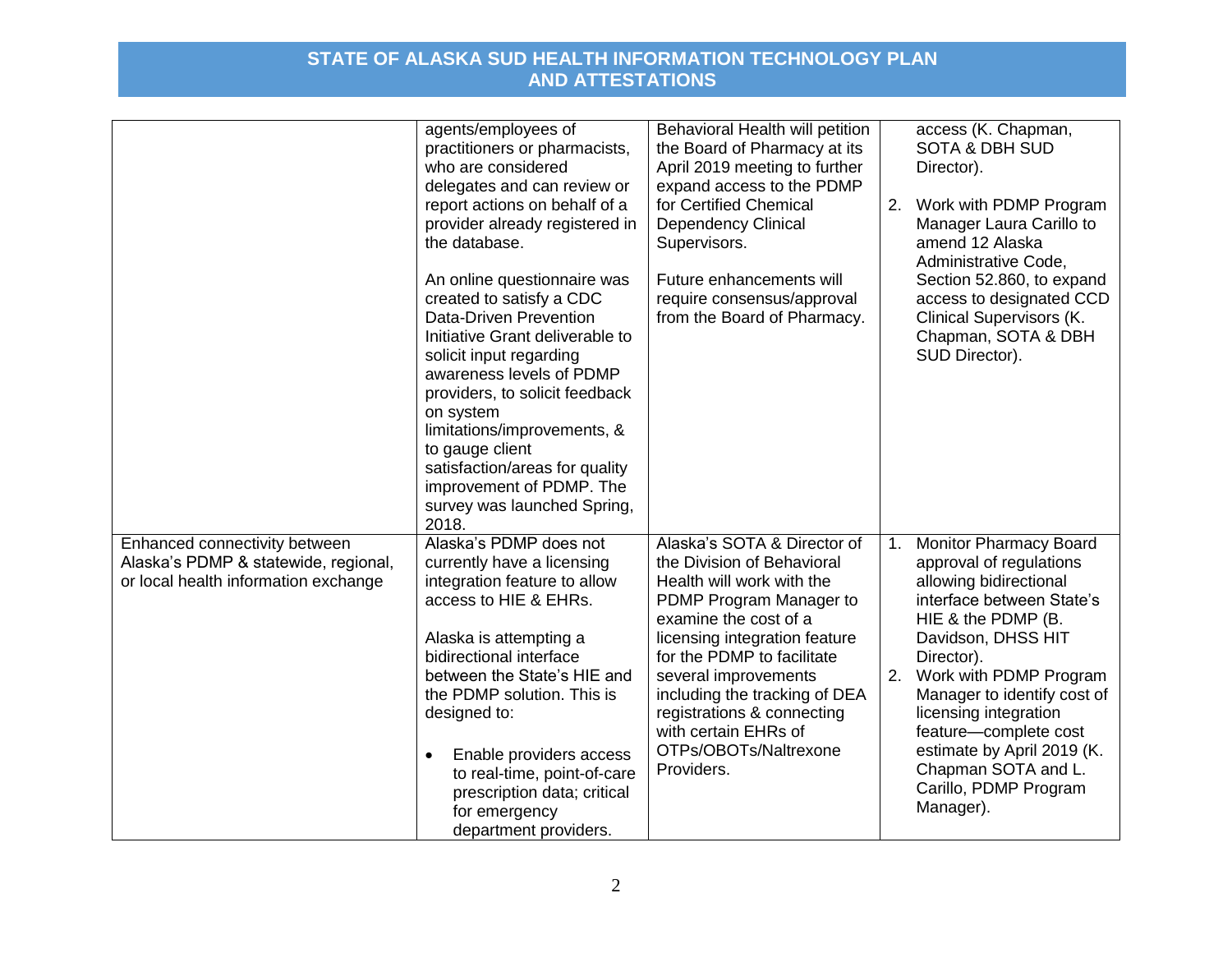|                                                                                                             | <b>Enable Opioid Command</b><br>$\bullet$<br>Center access to real-<br>time, point-of-care<br>prescription data to<br>support their programs<br>and services.<br>Increase the opportunity<br>to decrease misuse.<br>abuse, and divert the<br>usage of controlled<br>substances.<br>This effort is on hold until the<br>required PDMP regulations<br>are approved by the State<br>Board of Pharmacy.                                                                                                                                                                | Future enhancements will<br>require consensus/approval<br>from the Board of Pharmacy.                                                                                                                                                                                                                                                                                                                                                                                                                                                            |    |                                                                                                                                                                                                                                                                                                                                                      |
|-------------------------------------------------------------------------------------------------------------|--------------------------------------------------------------------------------------------------------------------------------------------------------------------------------------------------------------------------------------------------------------------------------------------------------------------------------------------------------------------------------------------------------------------------------------------------------------------------------------------------------------------------------------------------------------------|--------------------------------------------------------------------------------------------------------------------------------------------------------------------------------------------------------------------------------------------------------------------------------------------------------------------------------------------------------------------------------------------------------------------------------------------------------------------------------------------------------------------------------------------------|----|------------------------------------------------------------------------------------------------------------------------------------------------------------------------------------------------------------------------------------------------------------------------------------------------------------------------------------------------------|
| Enhanced identification of long-term<br>opioid use directly correlated to<br>clinician prescribing patterns | Pursuant to 2018 legislation,<br>prescriber report cards will<br>give prescribers the ability to<br>review their prescription<br>activity & to see how<br>prescribing practices<br>compare to similar<br>practitioners within the same<br>occupation/specialty on a<br>quarterly basis. The first<br>round of report cards were<br>sent 12/6/17. Information<br>includes: 1) The top three<br>medications prescribed, 2)<br>The number of patients<br>receiving a dangerous<br>combination therapy, & 3)<br>The number of patient<br>prescription history queries. | The Commissioner of the<br>Alaska Department of Health<br>& Social Services and<br>Alaska's SOTA will review<br>the need for additional<br>legislation to continue<br>expanding access to the<br>PDMP, including the ability to<br>crosswalk claims data with<br>individual prescriber<br>practices, review of<br>prescriber report cards, &<br>review of inappropriate use<br>or prescribing of controlled<br>substances.<br>This will require consensus<br>from many stakeholders and<br>decision-makers, including<br>the Alaska Legislature, | 2. | 1. Research other State<br><b>PDMP</b> information<br>regarding crosswalking of<br>claims data and draft<br>legislation by March<br>2019-M. Walker, DBH<br>Data Unit Director.<br>Finalize legislative<br>recommendations,<br>including possible interim<br>study, prior to 2020<br>session (K. Chapman,<br>SOTA and A. Crum,<br>DHSS Commissioner). |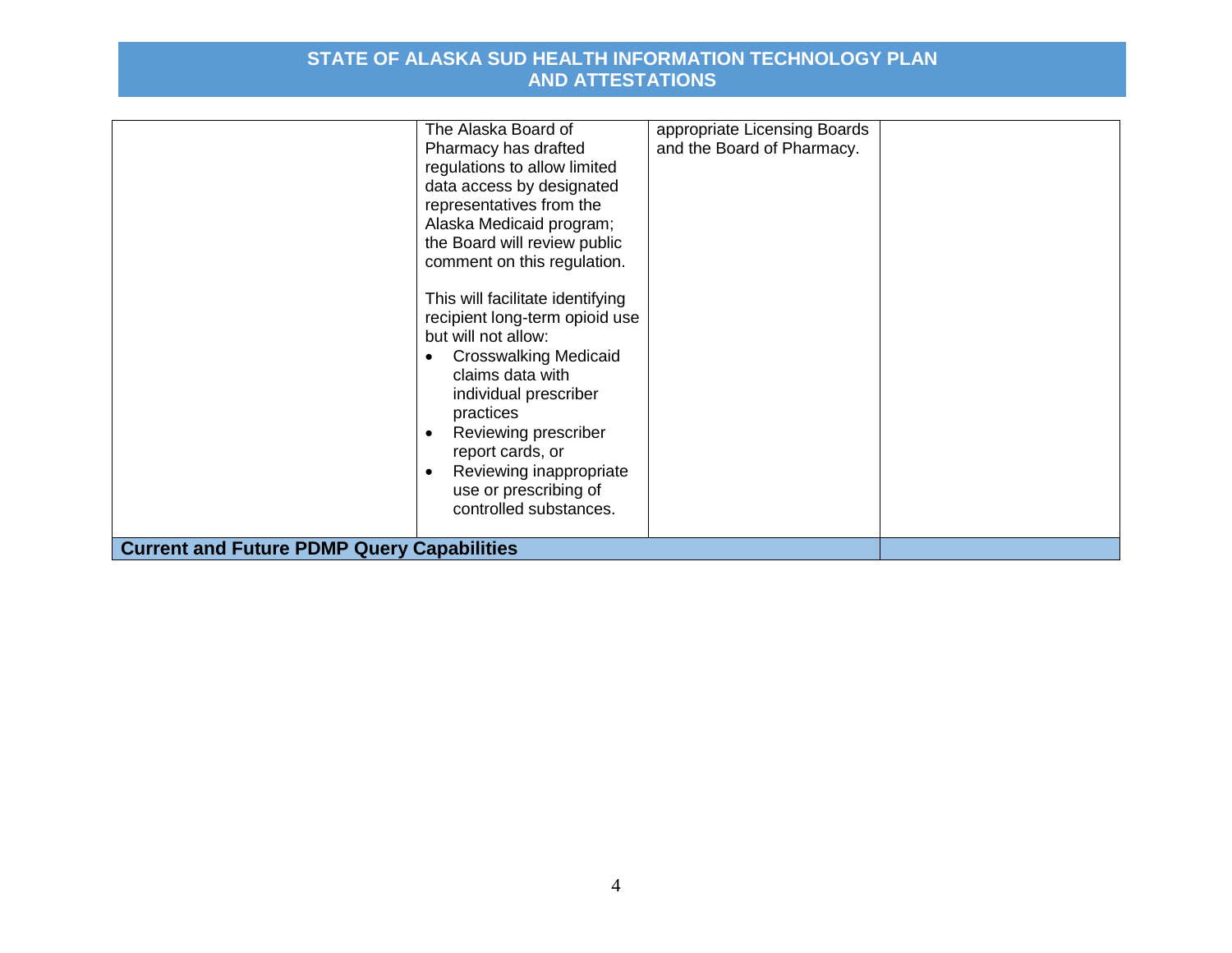| Facilitate ability to properly match<br>patients receiving opioid prescriptions<br>with patients in the PDMP (i.e. the<br>Master Patient Index strategy with<br>regard to PDMP query). | Alaska Department of Health<br>& Social Services does not<br>currently have the ability to<br>match patients receiving<br>opioid prescription with<br>patients in the State's PDMP. | However, Alaska's statewide<br>Health Information Exchange<br>is in the final phases of<br>connecting to Alaska's PDMP<br>and also receiving all<br>medication fill information.<br>The statewide HIE is also<br>working with the Alaska<br>Department of Commerce to<br>establish the ability to share<br>bi-directionally PDMP data<br>with at least the states of<br>Washington and Oregon.<br>This information will be able<br>to be shared with the MMIS<br><b>Decision Support System</b> | 1.<br>2. | Complete system<br>integration work between<br>the statewide HIE and the<br>PDMP. Anticipated<br>timeline: October or<br>November 2019 (B.<br>Davidson, DHSS Director<br>of HIT, K. Chapman,<br>SOTA, and L. Carillo,<br>PDMP Program Manager).<br>Implement a Decision<br>Support System for the<br>MMIS. Anticipated<br>timeline: December 2019<br>(M. Brody, DHSS Health<br><b>Care Services Director</b> |
|----------------------------------------------------------------------------------------------------------------------------------------------------------------------------------------|-------------------------------------------------------------------------------------------------------------------------------------------------------------------------------------|-------------------------------------------------------------------------------------------------------------------------------------------------------------------------------------------------------------------------------------------------------------------------------------------------------------------------------------------------------------------------------------------------------------------------------------------------------------------------------------------------|----------|--------------------------------------------------------------------------------------------------------------------------------------------------------------------------------------------------------------------------------------------------------------------------------------------------------------------------------------------------------------------------------------------------------------|
|                                                                                                                                                                                        |                                                                                                                                                                                     | need a memorandum of<br>understanding and/or data<br>use agreement(s).                                                                                                                                                                                                                                                                                                                                                                                                                          | 5.       | implement integration<br>between the HIE and the<br><b>MMIS Decision Support</b><br>System (B. Davidson,<br>DHSS Director of HIT)<br>Identify and implement<br>any necessary<br>memorandums of<br>understanding or data                                                                                                                                                                                      |
| Use of PDMP-Supporting Clinicians with Changing Office Workflows/Business Processes                                                                                                    |                                                                                                                                                                                     |                                                                                                                                                                                                                                                                                                                                                                                                                                                                                                 |          | use/sharing agreements<br>(B. Davidson, DHSS<br>Director of HIT)                                                                                                                                                                                                                                                                                                                                             |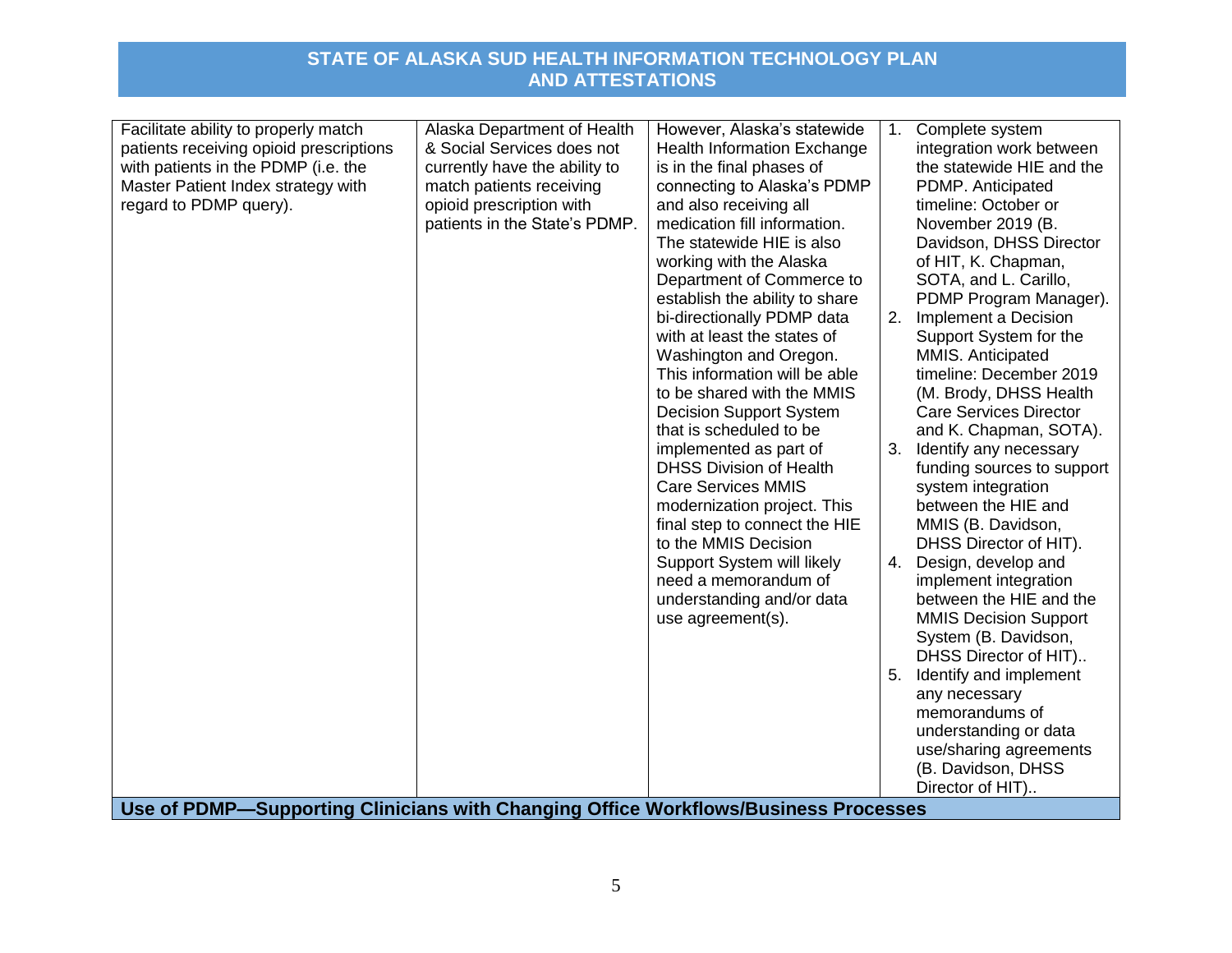| Develop enhanced provider<br>workflow/business processes to better | State law requires a<br>prescriber or his delegate | The Division of Behavioral<br>Health is considering | 1.             | Modify ASO RFP to<br>specify PDMP audits by |
|--------------------------------------------------------------------|----------------------------------------------------|-----------------------------------------------------|----------------|---------------------------------------------|
| support clinicians in accessing the                                | (with limited exceptions) to                       | requiring Waiver prescribers                        |                | April 2019 (G. Moreau,                      |
| PDMP prior to prescribing an opioid or                             | access and review the                              | to use and conduct patient                          |                | Acting DBH Director).                       |
| other controlled substance to address                              | patient's record in the PDMP                       | specific queries in the PDMP                        | 2.             | Develop SUD MAT Waiver                      |
| the issues which follow.                                           | prior to initially prescribing                     | for behavioral health patients                      |                | provider                                    |
|                                                                    | any opioid to a patient.                           | upon writing first prescription                     |                | notification/communication                  |
|                                                                    |                                                    | for controlled substance and                        |                | by May 2019 (G. Moreau,                     |
|                                                                    |                                                    | then annually. The physician                        |                | Acting DBH Director and                     |
|                                                                    |                                                    | would print the query and file                      |                | K. Chapman, SOTA).                          |
|                                                                    |                                                    | it as part of the recipient                         |                |                                             |
|                                                                    |                                                    | record. The Division would                          |                |                                             |
|                                                                    |                                                    | then require the ASO to                             |                |                                             |
|                                                                    |                                                    | conduct sample audits to                            |                |                                             |
|                                                                    |                                                    | verify compliance.                                  |                |                                             |
| Develop enhanced supports for                                      | State law requires a                               | The Division of Behavioral                          | 1 <sub>1</sub> | Modify ASO RFP to                           |
| clinician review of the patient's history                          | prescriber or his delegate                         | Health is considering                               |                | specify PDMP audits by                      |
| of controlled substance prescriptions                              | (with limited exceptions) to                       | requiring Waiver prescribers                        |                | April 2019 (G. Moreau,                      |
| provided through the PDMP-prior to                                 | access and review the                              | to use and conduct patient                          |                | Acting DBH Director).                       |
| the issuance of an opioid prescription.                            | patient's record in the PDMP                       | specific queries in the PDMP                        | 2.             | Develop SUD MAT Waiver                      |
|                                                                    | prior to initially prescribing                     | for behavioral health patients                      |                | provider                                    |
|                                                                    | any opioid to a patient.                           | upon writing first prescription                     |                | notification/communication                  |
|                                                                    |                                                    | for controlled substance and                        |                | by May 2019 (G. Moreau,                     |
|                                                                    |                                                    | then annually. The physician                        |                | Acting DBH Director and                     |
|                                                                    |                                                    | would print the query and file                      |                | K. Chapman, SOTA).                          |
|                                                                    |                                                    | it as part of the recipient                         |                |                                             |
|                                                                    |                                                    | record. The Division would                          |                |                                             |
|                                                                    |                                                    | then require the ASO to                             |                |                                             |
|                                                                    |                                                    | conduct sample audits to                            |                |                                             |
|                                                                    |                                                    | verify compliance.                                  |                |                                             |
| <b>Master Patient Index/Identity Management</b>                    |                                                    |                                                     |                |                                             |
| Enhance the Master Patient Index (or                               | Alaska Department of Health                        | The statewide HIE has a                             | 1.             | Complete system                             |
| master data management service, etc.)                              | & Social Services has not                          | master patient index and                            |                | integration work between                    |
| in support of SUD care delivery                                    | utilized its Master Client                         | robust identity management                          |                | the statewide HIE and the                   |
|                                                                    | Index or the statewide HIE                         | to allows for different levels                      |                | PDMP (B. Davidson,                          |
|                                                                    | Master Patient Index to                            | of consent including CFR 42                         |                | DHSS HIT Director and L.                    |
|                                                                    | interface between Alaska's                         | Part 2. The HIE master                              |                | Carillo, PDMP Program                       |
|                                                                    | PDMP and the MMIS.                                 | patient index will be utilized                      |                | Manager).                                   |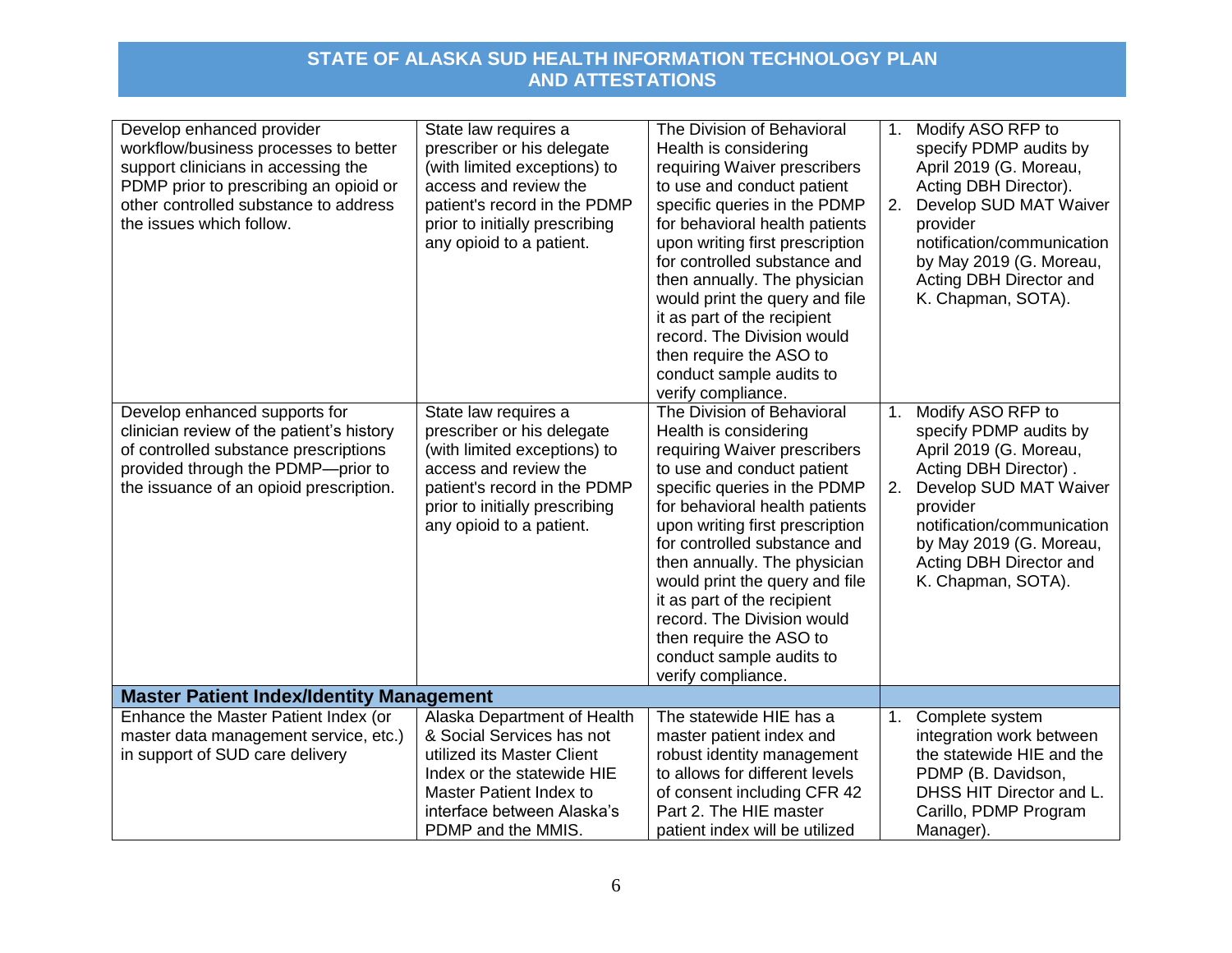|                                                                                |                           | to support the integration<br>between the PDMP and the<br>MMIS in conjunction with the<br>Alaska Department of Health<br>& Social Services Master<br>Client Index. | 2.<br>3. | Implement a Decision<br>Support System for the<br>MMIS (M. Brody, DHSS<br>Director of Health Care<br>Services and K. Chapman,<br>SOTA).<br>Identify any necessary<br>funding sources to support<br>system integration<br>between the HIE and<br>MMIS (B. Davidson,<br>DHSS Director of HIT).<br>4. Design, develop, and<br>implement integration<br>between the HIE and the<br><b>MMIS Decision Support</b><br>System (B. Davidson,<br>DHSS Director of HIT and<br>M. Brody, DHSS Director<br>of Health Care Services).<br>5. Identify any necessary<br>funding sources to support<br>the syncing of the HIE<br>master patient index to the<br><b>DHSS Master Client Index</b><br>to be shared as part of the<br>identity management<br>process for linking PDMP |
|--------------------------------------------------------------------------------|---------------------------|--------------------------------------------------------------------------------------------------------------------------------------------------------------------|----------|------------------------------------------------------------------------------------------------------------------------------------------------------------------------------------------------------------------------------------------------------------------------------------------------------------------------------------------------------------------------------------------------------------------------------------------------------------------------------------------------------------------------------------------------------------------------------------------------------------------------------------------------------------------------------------------------------------------------------------------------------------------|
|                                                                                |                           |                                                                                                                                                                    |          | and MMIS data together<br>(B. Davidson, DHSS<br>Director of HIT, M. Brody,<br><b>DHSS Director of Health</b>                                                                                                                                                                                                                                                                                                                                                                                                                                                                                                                                                                                                                                                     |
|                                                                                |                           |                                                                                                                                                                    |          | Care Services, L. Carillo,<br>PDMP Program Manager,<br>and K. Chapman, SOTA).                                                                                                                                                                                                                                                                                                                                                                                                                                                                                                                                                                                                                                                                                    |
| <b>Overall Objective for Enhancing PDMP Functionality and Interoperability</b> |                           |                                                                                                                                                                    |          |                                                                                                                                                                                                                                                                                                                                                                                                                                                                                                                                                                                                                                                                                                                                                                  |
| Leverage the above                                                             | Alaska's PDMP has the     | The issue of Medicaid                                                                                                                                              | 1.       | Work with PDMP                                                                                                                                                                                                                                                                                                                                                                                                                                                                                                                                                                                                                                                                                                                                                   |
| functionalities/capabilities/supports                                          | following capabilities to | inappropriately paying for                                                                                                                                         |          | Program Manager and                                                                                                                                                                                                                                                                                                                                                                                                                                                                                                                                                                                                                                                                                                                                              |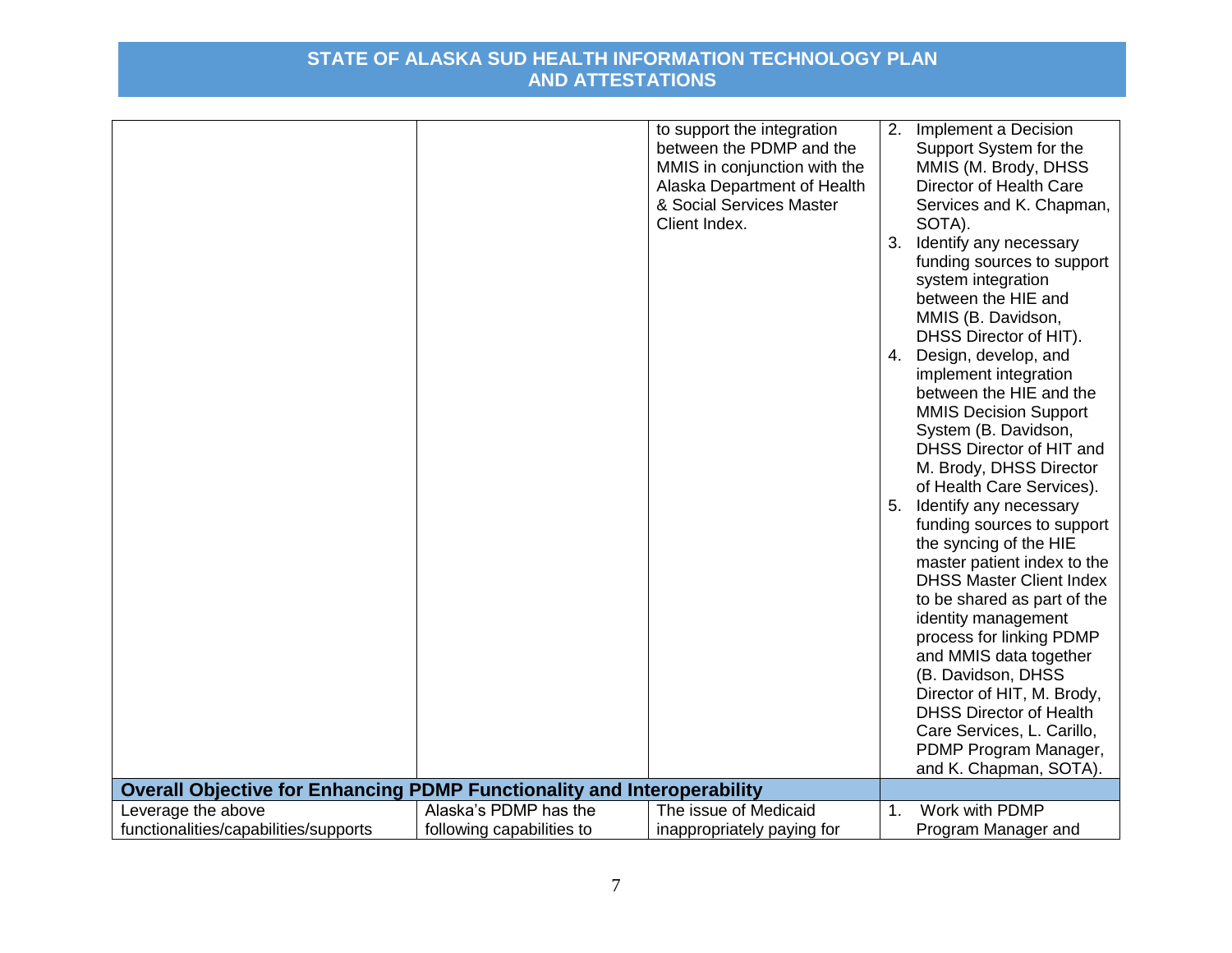| (in concert with any other State Health<br>IT, TA or workflow effort)<br>to implement effective controls to<br>minimize the risk of inappropriate<br>opioid overprescribing & to ensure that<br>Medicaid does not inappropriately pay<br>for opioids. | minimize the risk of<br>inappropriate opioid<br>overprescribing:<br>Prescriber report cards<br>$\bullet$<br>Patient prescription<br>$\bullet$<br>history reports<br>Required performance<br>$\bullet$<br>measures relating to<br>reductions in<br>inappropriate use or<br>prescription of controlled<br>substances<br>Required reports relating<br>$\bullet$<br>to number of patients<br>receiving high levels of<br>MME opioids<br>Monthly reporting of<br>$\bullet$<br>number of newly<br>registered PDMP users,<br>number of patient<br>prescriptions written, &<br>number of patient<br>prescription history<br>requests conducted. | opioids continues to be<br>addressed. Data matching<br>per specifications above will<br>be essential.<br>As stated earlier, Alaska's<br>Opioid Incident Command<br>System Chair, State Opioid<br>Treatment Authority, and<br>Director of the Division of<br>Behavioral Health will seek<br>legislative authority during<br>the 2020 legislative session<br>to allow data matching<br>between Medicaid and<br>PDMP data.<br>This will require consensus<br>from many stakeholders and<br>decision-makers, including<br>the Alaska Legislature,<br>appropriate Licensing Boards<br>and the Board of Pharmacy. | 2.<br>3. | Division of Health Care<br>Services to produce<br>reports specifying<br>Medicaid payments for<br>opioid medications by<br>November 2019 (K.<br>Chapman, SOTA, M.<br>Brody, DHSS Director of<br>Health Care Services, and<br>L. Carillo, PDMP Program<br>Manager).<br>Draft authorizing<br>legislation authorizing<br>matching by December<br>2019 (K. Chapman, SOTA<br>and L. Carillo, PDMP<br>Program Manager).<br>Find legislative sponsor<br>and introduce legislation<br>by February 2020 (K.<br>Chapman, SOTA and L.<br>Carillo, PDMP Program<br>Manager). |
|-------------------------------------------------------------------------------------------------------------------------------------------------------------------------------------------------------------------------------------------------------|-----------------------------------------------------------------------------------------------------------------------------------------------------------------------------------------------------------------------------------------------------------------------------------------------------------------------------------------------------------------------------------------------------------------------------------------------------------------------------------------------------------------------------------------------------------------------------------------------------------------------------------------|-------------------------------------------------------------------------------------------------------------------------------------------------------------------------------------------------------------------------------------------------------------------------------------------------------------------------------------------------------------------------------------------------------------------------------------------------------------------------------------------------------------------------------------------------------------------------------------------------------------|----------|-----------------------------------------------------------------------------------------------------------------------------------------------------------------------------------------------------------------------------------------------------------------------------------------------------------------------------------------------------------------------------------------------------------------------------------------------------------------------------------------------------------------------------------------------------------------|
|                                                                                                                                                                                                                                                       | This data is a valuable tool to<br>assist demand reduction and<br>law enforcement officials in<br>detecting drug diversion,<br>misuse, and abuse-<br>resulting in a 12.87%<br>decrease in total<br>prescriptions, a 10.12%<br>decrease in the number of<br>patients receiving opioid<br>prescriptions, and a 10.38%<br>decrease in total opioid                                                                                                                                                                                                                                                                                         |                                                                                                                                                                                                                                                                                                                                                                                                                                                                                                                                                                                                             |          |                                                                                                                                                                                                                                                                                                                                                                                                                                                                                                                                                                 |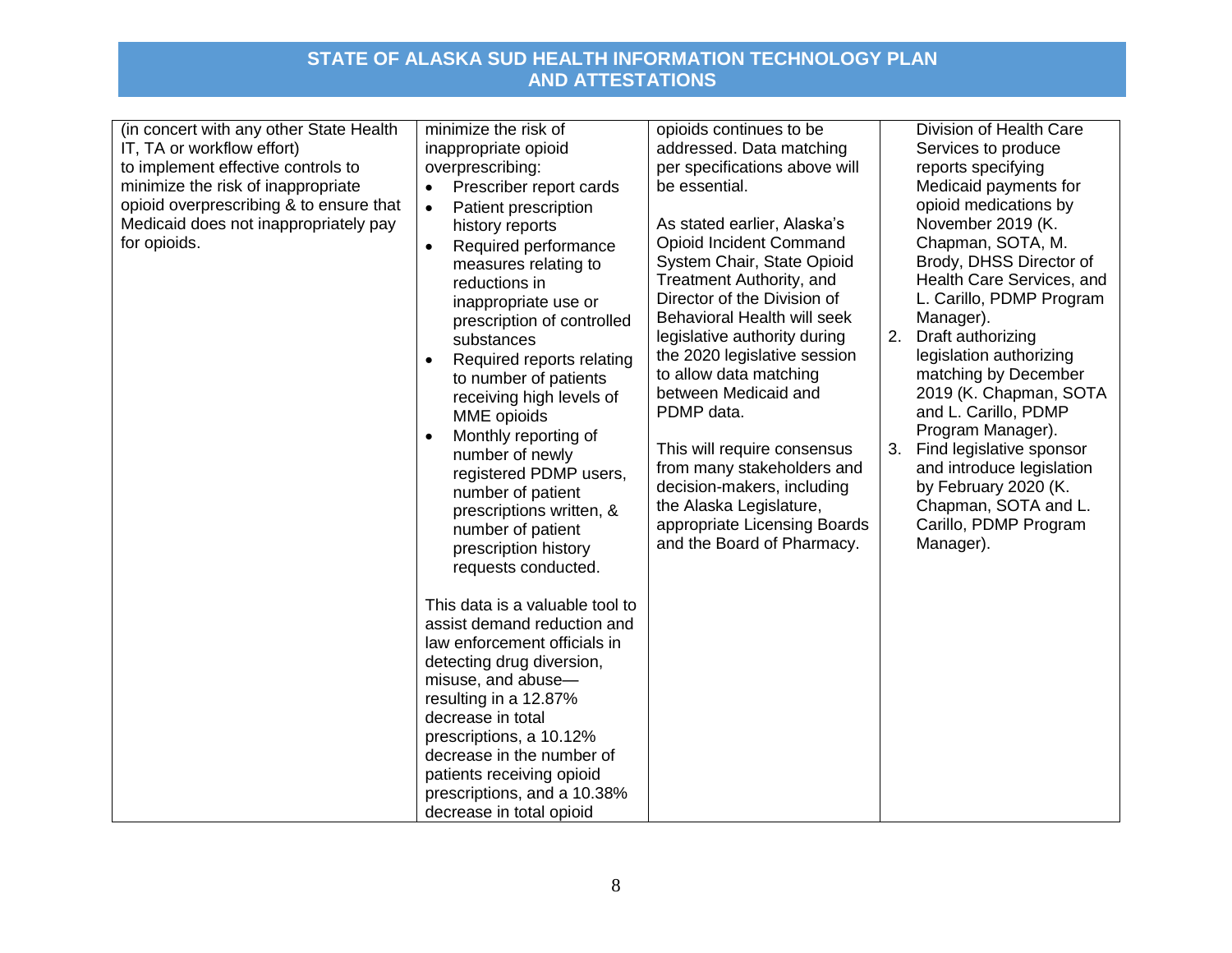| prescriptions between 2016 |  |
|----------------------------|--|
| and 2017. There has been a |  |
| minimal decrease in the    |  |
| number of opioid           |  |
| prescriptions greater than |  |
| 100 mg MME per day (.46%)  |  |
| between 2016 and 2017.     |  |

# **ATTESTATIONS and CONFIRMATIONS:**

The State of Alaska has a sufficient health IT infrastructure at every appropriate level including state Medicaid and pharmacy systems, provider service delivery sites, and ASO, to achieve the goals of the SUD portion of Alaska's 1115 Behavioral Health Waiver demonstration.

The State of Alaska's SUD HIT Plan has been developed in coordination and is aligned with the State Medicaid Health IT Plan (SMHP), which will support Alaska's HIE, provider web-based access/connection, infrastructure development, Admission/Discharge/Transfer (ADT) status and data sharing. Alaska does not currently have a Behavioral Health HIT Plan. The DHSS vision for the future of HIT is closely aligned with our SUD HIT vision and is a multi-year vision that leverages implementation of new technologies (e.g., a modernized MMIS, EHRs, HIE networks) to transform Alaska's health care system. An important goal is to ensure data, providers and systems are connected with SUD HIT Plan.

The State of Alaska will ensure that the ASO contract will incorporate the requirement to use health IT standards referenced in 45 CFR 170 Subpart B and the Interoperability Standards Advisory (ISA) as set forth by the Office of the National Coordinator for Health IT (ONC). The State of Alaska currently has statutory authority and the corresponding health IT infrastructure to support **electronic prescribing**, which is currently operable statewide. Prescribers have the obligation check the PDMP before initial prescribing of an opioid, can electronically access a patient's prescription benefit, can electronically access a patient's medication history, and can electronically route the prescription to the patient's choice of pharmacy. Upon signing the ASO contract (anticipated May 2019), we will begin the process of developing **ADT feeds** and documenting and **sharing care plans** using Care Plan Standards (CDA) through our HIE. We will comply with appropriate **direct transport standards**.